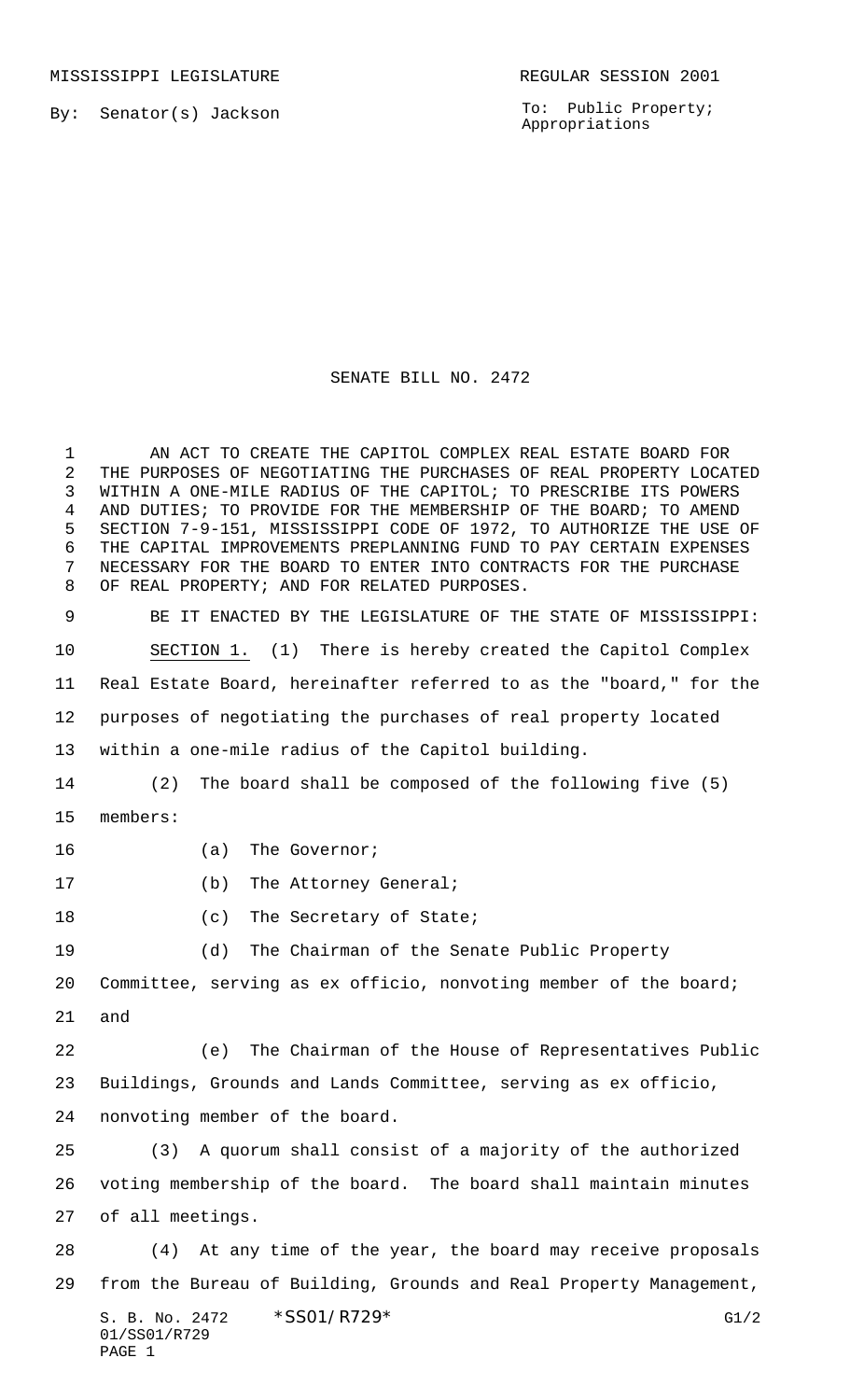Department of Finance and Administration, for the purchase of real property located within a one-mile radius of the Capitol building. The board, or the Executive Director of the Department of Finance and Administration upon approval of the board, is authorized to enter into contracts for the purchase of such real property, provided the contracts are conditional upon funding by the Legislature in the succeeding legislative session.

 (4) Upon approval by the board, the Bureau of Building, Grounds and Real Property Management, Department of Finance and Administration, is authorized to use funds from the Capital Improvements Preplanning Fund, established pursuant to Section 7-9-151, to pay the expenses of any appraisals, surveys or legal work necessary for the board to enter into contracts for the purchase of such real property.

 (5) Members of the board shall not receive any compensation or per diem, but may receive travel reimbursement provided for under Section 25-3-41, except that the legislators shall receive per diem and expenses which shall be paid from the contingent expense funds of their respective houses in the same amounts as provided for committee meetings when the Legislature is not in session; however, no per diem and expenses for attending meetings of the board shall be paid to legislators while the Legislature is in session.

 (6) This section shall stand repealed from and after July 1, 2004.

 SECTION 2. Section 7-9-151, Mississippi Code of 1972, is amended as follows:

S. B. No. 2472 \* SS01/R729\* 01/SS01/R729 PAGE 2 7-9-151. There is hereby established in the State Treasury a revolving fund to be designated as the "Capital Improvements Preplanning Fund" which shall consist of monies appropriated or otherwise made available therefor by the Legislature. Such funds as may be deposited in the revolving fund may be expended by the Bureau of Building, Grounds and Real Property Management to obtain